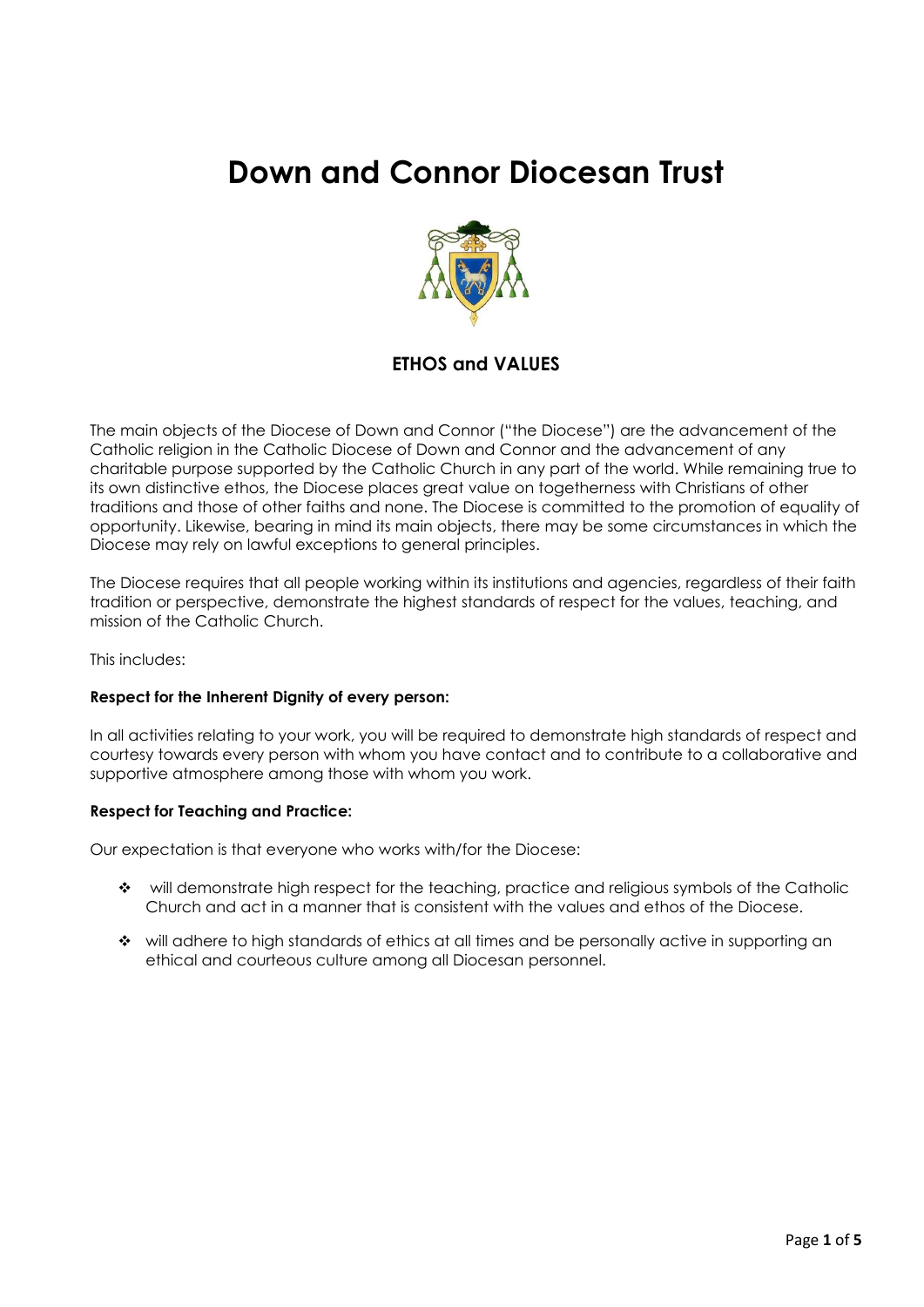

# **DIOCESAN SAFEGUARDING OFFICE**

| <b>ROLE PROFILE:</b>                                                                      | <b>SUPPORT PERSON</b>                                                                                                                                                                      |  |
|-------------------------------------------------------------------------------------------|--------------------------------------------------------------------------------------------------------------------------------------------------------------------------------------------|--|
|                                                                                           | <b>ENGAGED ON AN ANNUAL' SERVICE PROVIDER AGREEMENT'</b>                                                                                                                                   |  |
|                                                                                           |                                                                                                                                                                                            |  |
| <b>REPORTS TO:</b>                                                                        | <b>DESIGNATED LIAISON PERSON (Diocesan Safeguarding Office)</b>                                                                                                                            |  |
| <b>ACCOUNTABLE TO:</b>                                                                    | THE DIOCESAN SAFEGUARDING COMMITTEE                                                                                                                                                        |  |
| <b>MAIN PURPOSE OF</b>                                                                    | The Diocese wishes to offer victims and survivors and their families the<br>opportunity to engage with a Diocesan Support Person.                                                          |  |
| THE ROLE:                                                                                 | The role of the Support Person is to assist individuals in making a complaint<br>of abuse by Church personnel and to help in identifying and accessing<br>support that they might require. |  |
| <b>Detailed Responsibilities of this Role:</b>                                            |                                                                                                                                                                                            |  |
|                                                                                           | In fulfilling this role, the job holder undertakes the following activities:                                                                                                               |  |
| Attend the initial meeting of the Complainant with the DLP (if agreed in advance with the |                                                                                                                                                                                            |  |
| Complainant) to support the Complainant;                                                  |                                                                                                                                                                                            |  |
| Keep the Complainant informed of the progress of their case and assist them to identify   |                                                                                                                                                                                            |  |
| and access support;                                                                       |                                                                                                                                                                                            |  |
| Ensure that support is provided to Complainants and their families, as requested and      |                                                                                                                                                                                            |  |
| mutually agreed upon;                                                                     |                                                                                                                                                                                            |  |
| Ensure the Complainant is offered pastoral care that meets their individual needs;        |                                                                                                                                                                                            |  |
| Offer to arrange a pastoral meeting with the Church authority at an appropriate time      |                                                                                                                                                                                            |  |
| during the process, if the Complainant so wishes;                                         |                                                                                                                                                                                            |  |
| Establish and maintain clear boundaries for undertaking the role with the Complainant;    |                                                                                                                                                                                            |  |
| Keep the Complainant informed of the process of the case;                                 |                                                                                                                                                                                            |  |
| Help direct the Complainant to counselling and support;<br>$\overline{\phantom{a}}$       |                                                                                                                                                                                            |  |
| Maintain records of all meetings or contact with the Complainant to a high standard,      |                                                                                                                                                                                            |  |
| ensuring they are accurate, completed in a timely manner and follow confidentiality       |                                                                                                                                                                                            |  |
|                                                                                           | policies and procedure;                                                                                                                                                                    |  |
|                                                                                           | Report to the Designated Liaison Person (DLP) as appropriate;                                                                                                                              |  |
|                                                                                           | Record all dates of meetings and/or contact with the Complainant, and pass on relevant                                                                                                     |  |
|                                                                                           | information to the DLP, as appropriate;                                                                                                                                                    |  |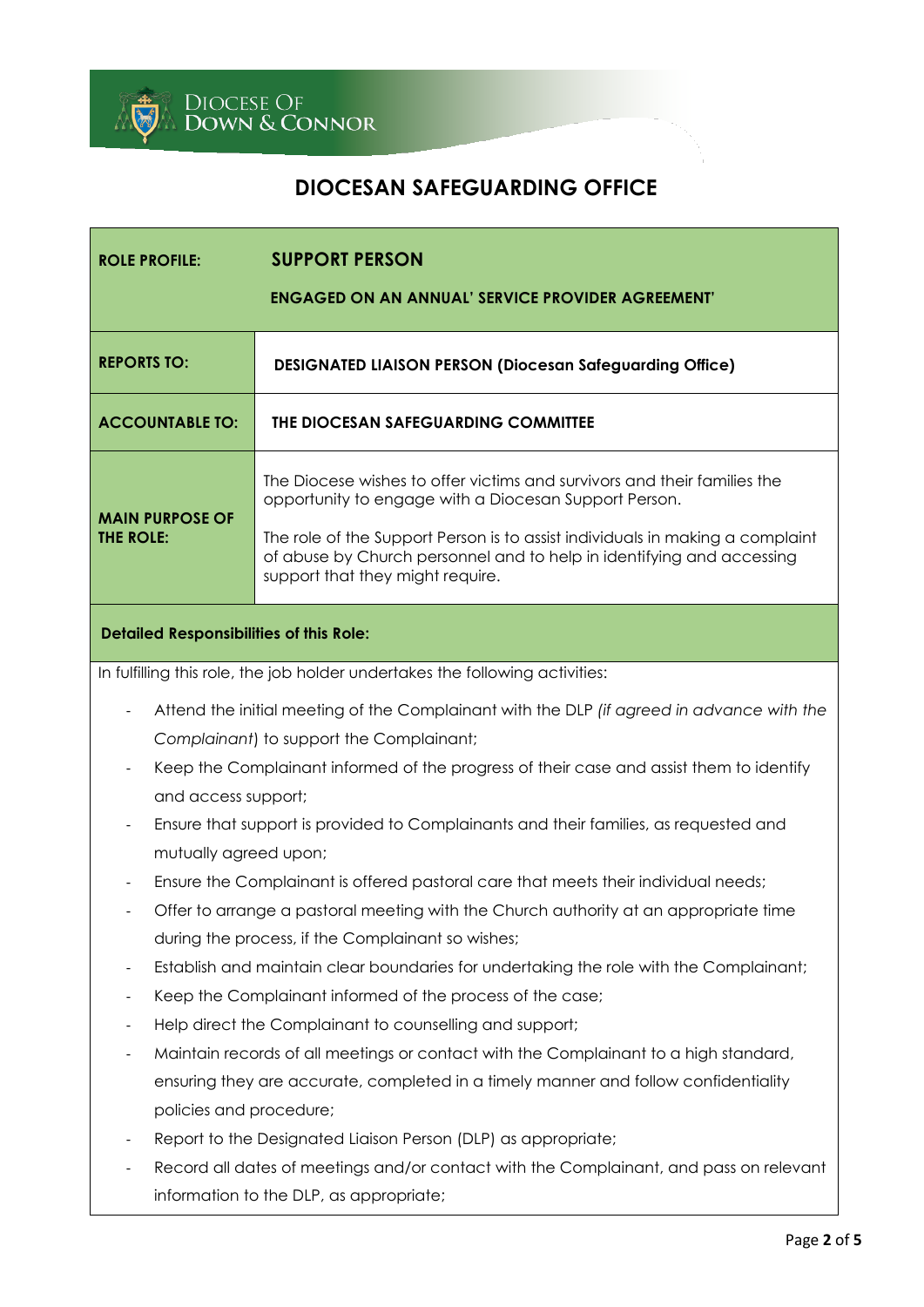- Liaise with the DLP on a regular basis following all contact with the Complainant;
- Maintain and provide accurate and factual records of services offered to and/or received by victims and survivors and their families;
- Uphold the seven standards as outlined by the NBSCCCI in practice and behaviour;
- Ensure the confidentiality and security of information in accordance with the requirements of the Data Protection Act 2018;
- Develop and maintain good working relations with other Safeguarding Team members.

#### **GENERAL:**

When the Support Person becomes aware that he/she will not be available to provide their Services for a period of time, e.g., leave taking, other commitments etc., the DLP should be notified as soon as possible.

#### *Note:*

- *Within this role there is no responsibility for managing the case file, however written records should be passed to the DLP, as appropriate, during regular meetings.*
- *The Support Person will not act as a Counsellor or Therapist for the individual but may assist in signposting to the most appropriate service available*
- *Should Safeguarding issues arise during any contact with the complainant or family, these must be reported to the DLP for appropriate action. Individuals who engage with the Support Person must be made aware of this at the start of any engagement.*

### **JOB DESCRIPTION REVISION:**

This job description is intended to provide an outline of the key tasks and responsibilities of this Service Provider role only. There may be other duties required of the role holder commensurate with the position. The responsibilities may be amended, after discussion with the role holder, to take into account the development of the role and the needs of the Client.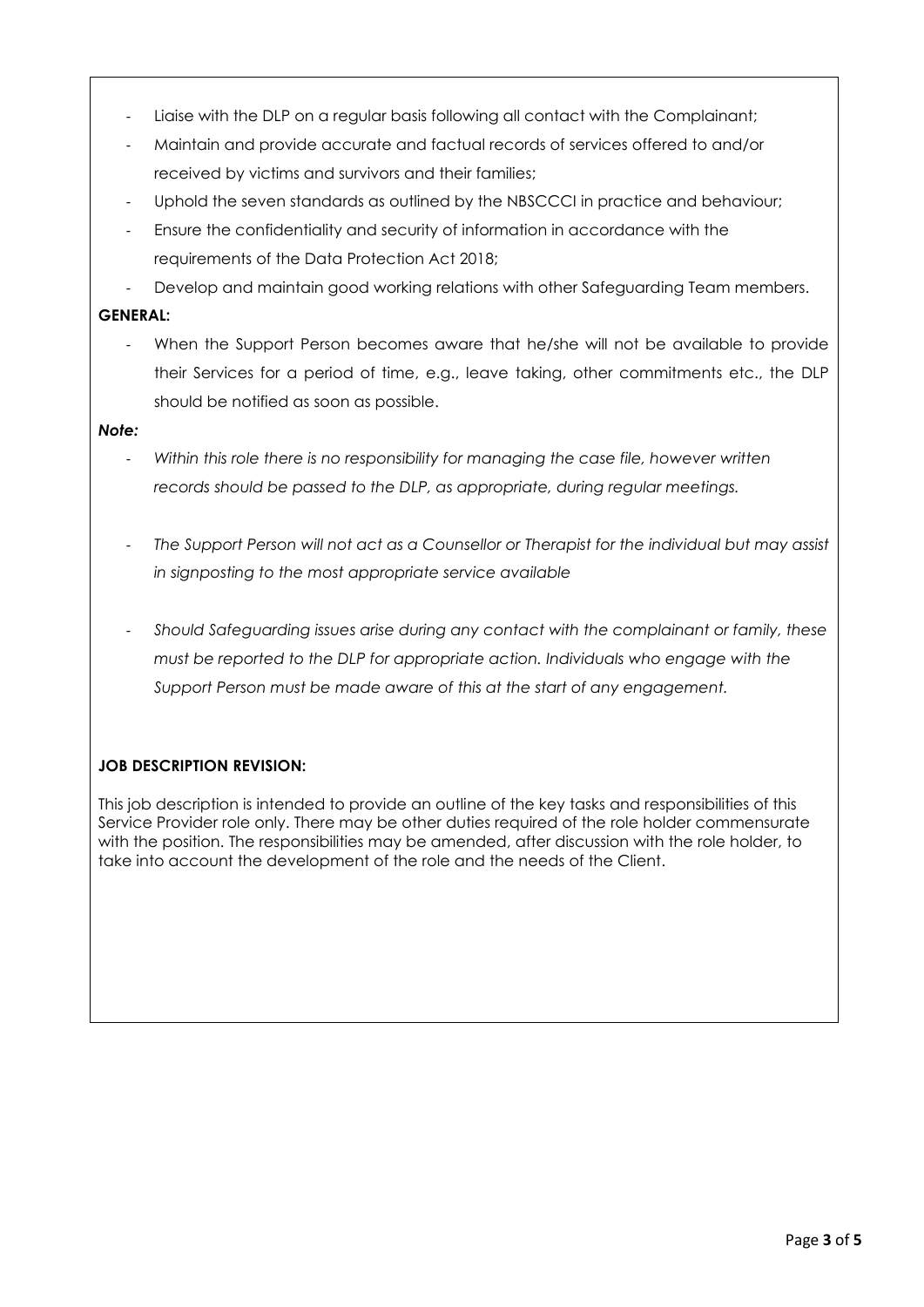

# **SUPPORT PERSON**

## **NOT AN EMPLOYED ROLE - ENGAGED ON AN ANNUAL SERVICE PROVIDER AGREEMENT**

# **PERSON SPECIFICATION**

| <b>QUALIFICATIONS and EXPERIENCE</b><br>required in respect of appointment to the Support Person Panel: |                                                                                                                                                                                                                                                                                    |  |
|---------------------------------------------------------------------------------------------------------|------------------------------------------------------------------------------------------------------------------------------------------------------------------------------------------------------------------------------------------------------------------------------------|--|
| <b>QUALIFICATIONS</b><br><b>AND EXPERIENCE:</b>                                                         | 1. A minimum of 3 years' experience in a role providing support to<br>vulnerable adults at point of crisis through trauma e.g. terminal<br>illnes, domestic abuse, physical assault, sexual abuse.                                                                                 |  |
|                                                                                                         | 2. Demonstrate an understanding of current Safeguarding issues and<br>the dynamics, impact and scale of abuse.                                                                                                                                                                     |  |
|                                                                                                         | 3. Possess an understanding of the impact of emotional trauma and<br>demonstrate an ability to listen, show compassion and empathy to<br>support an individual in an emotionally stressful situtation.                                                                             |  |
|                                                                                                         | 4. An understanding of the Diocesan Policy concerning the<br>Safeguarding of Children and Adults at Risk of Harm.                                                                                                                                                                  |  |
|                                                                                                         | 5. Excellent verbal and listening skills and the ability to communicate<br>effectively with a wide range of people of all ages and<br>backgrounds.                                                                                                                                 |  |
|                                                                                                         | 6. Demonstrate excellent organisational skills, including the ability to<br>prioritise and work to tight deadlines.                                                                                                                                                                |  |
|                                                                                                         | 7. A broad base of administrative and IT skills.                                                                                                                                                                                                                                   |  |
|                                                                                                         | 8. Able to meet the requirements of a flexible working pattern which<br>may require evening and/or weekend work.                                                                                                                                                                   |  |
|                                                                                                         | 9. Access to own transport to meet the travel requirements of the role.                                                                                                                                                                                                            |  |
| <b>LOCATION:</b>                                                                                        | The Support Person will be attached to the Safeguarding Team who<br>$\overline{\phantom{a}}$<br>are based at 120 Cliftonville Road, Belfast. Attendance by the<br>Support Person for meetings with other Safeguarding Team<br>members at this venue will occasionally be required. |  |
|                                                                                                         | Administration Support services are available within the<br>Safeguarding Office.                                                                                                                                                                                                   |  |
|                                                                                                         | The Support Person will provide the Support Service to be delivered<br>at various venues to be agreed with the DLP. The home of the role<br>holder cannot be used as a venue for delivery of the service.                                                                          |  |
|                                                                                                         |                                                                                                                                                                                                                                                                                    |  |